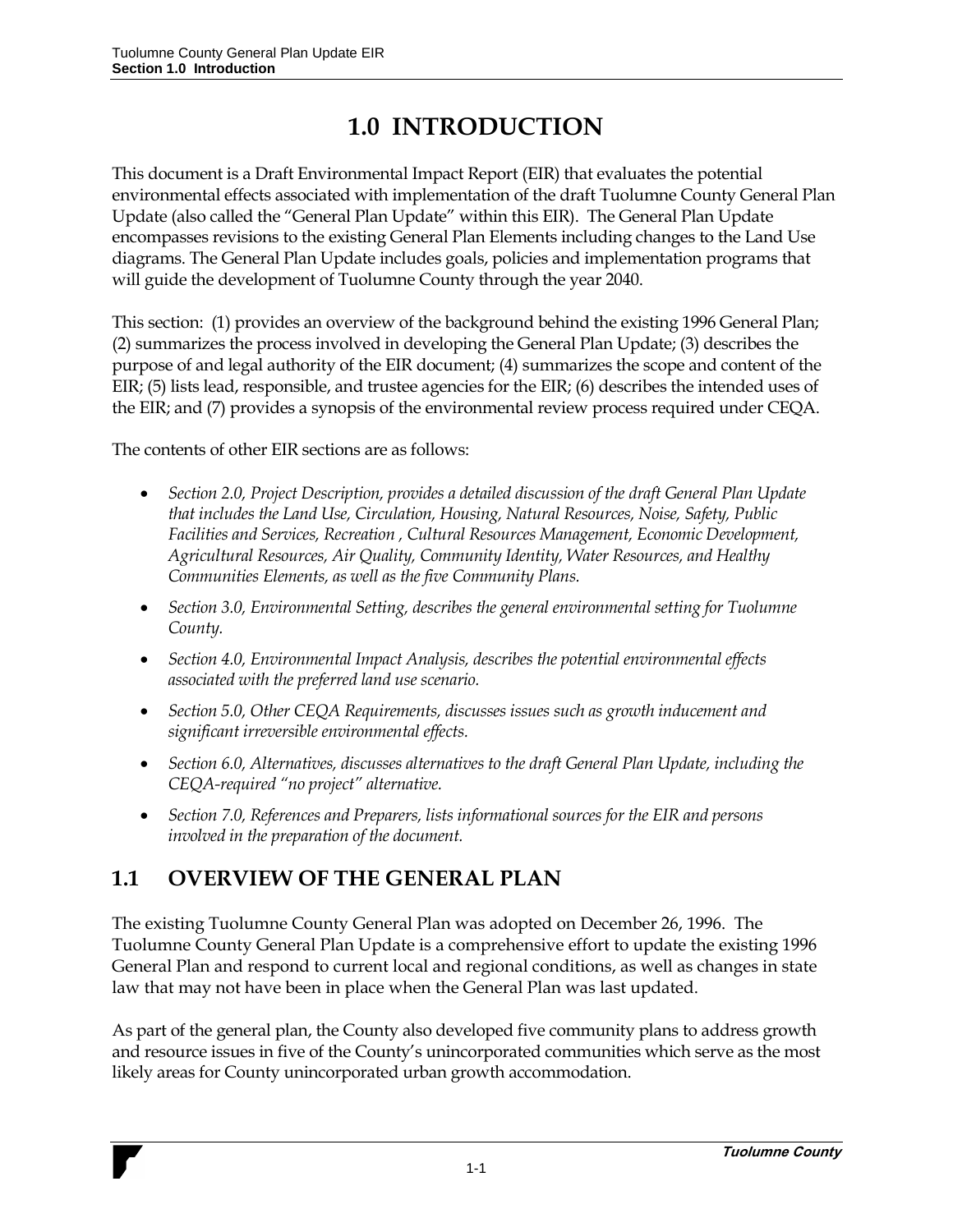State law (Government Code Section 65300) requires that each city and county adopt a comprehensive general plan. The proposed project fulfills this requirement by updating the County's existing General Plan. The General Plan defines the framework by which the County's physical and economic resources are to be managed and used in the future. The General Plan's planning horizon is the year 2040. County decision-makers will use the plan as a blueprint for:

- *Choices about the use of land*
- *Protection of environmental resources*
- *Conservation and development of new housing*
- *Provision of supporting infrastructure and public and human services*
- *Protection of people and property from natural and man-made hazards*

The General Plan Update clarifies and articulates the County's intentions with respect to the rights and expectations of the various communities, including residents, property owners, and businesses. Through the General Plan, the County informs these groups of its goals, policies, and standards, thereby communicating expectations of the public and private sectors for meeting community objectives.

Since the General Plan and Community Plans are the constitution for all future development in a municipality, any decision by a county affecting land use and development must be consistent with the respective plan. This includes any development projects proposed in the future. An action, program, or project would be considered consistent with the General Plan if, considering all of its aspects, it will further the objectives and policies of the General Plan or not obstruct their attainment.

Each of the General Plan Elements and Community Plans contain statements of goals, policies, and implementation programs, which constitute Tuolumne County's policies for land use, development and environmental quality. These statements are defined as follows:

- Goal The ultimate purpose of an effort stated in a way that is general in nature and immeasurable.
- Policy A specific statement in text or diagram guiding action and implying clear commitment.
- Implementation Program An action, procedure, program, or technique that carries out General Plan policy.

# **1.2 GENERAL PLAN UPDATE PROCESS**

Since 2007, the County of Tuolumne has been participating in Tuolumne Tomorrow, a Regional Blueprint planning process for directing future growth and enhancing the quality of life in the County over the next few decades. Through this coordinated effort, the City of Sonora, Tuolumne County, Tuolumne County Transportation Council, and community members developed Guiding Principles for growth and development, and studied the potential effects of the likely land use development pattern and possible alternative growth scenarios on the transportation system, housing, local economy, quality of life, natural resources, and the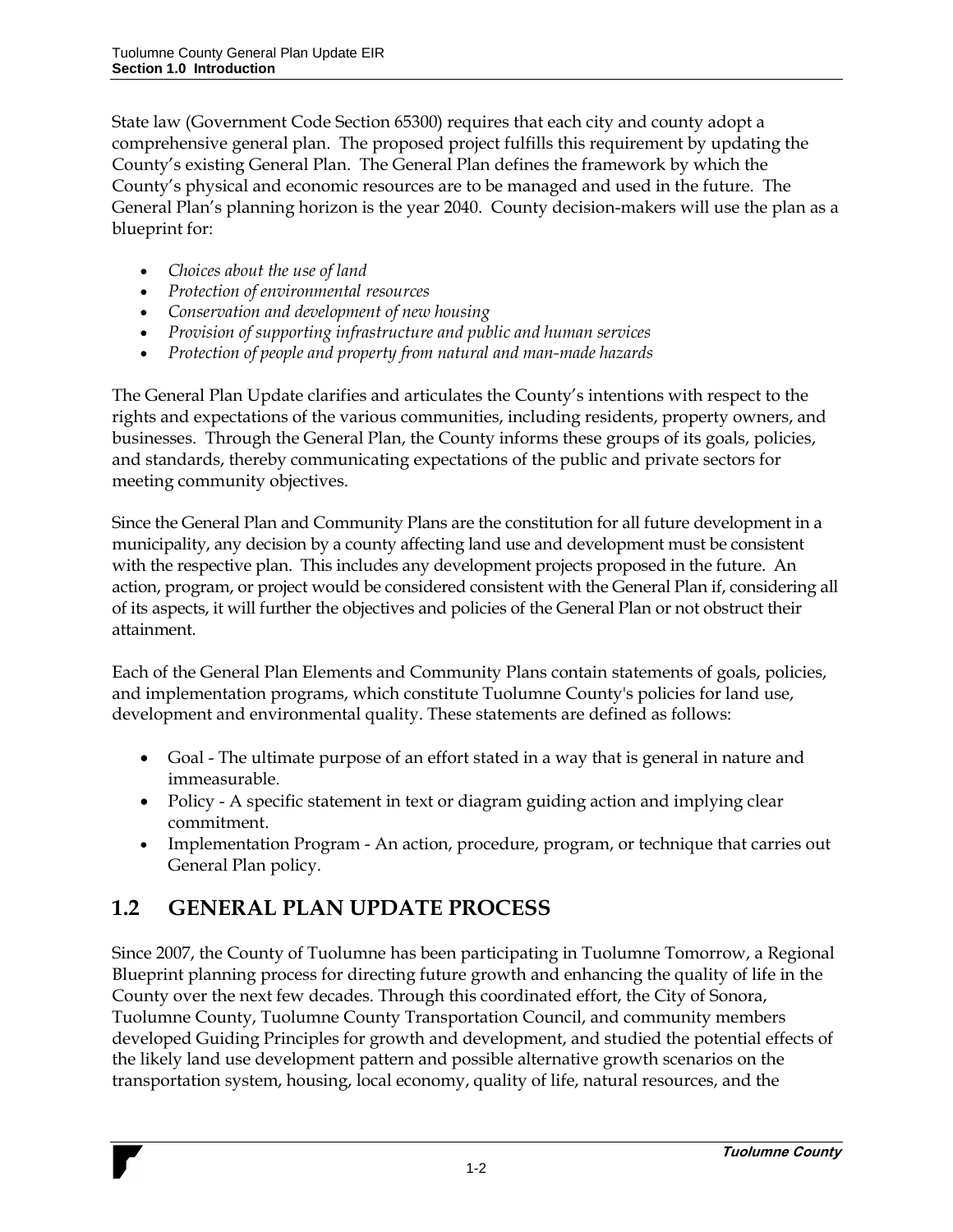environment. As a result of this effort, the Distinctive Communities Growth Scenario was selected and adopted by the Board of Supervisors in August 2012 as the preferred growth scenario for Tuolumne County (see Section 2.4 for a further explanation of the Distinctive Communities Growth Scenario).

Tuolumne County's General Plan Update has been formulated to reflect this preferred growth scenario. Within the Distinctive Communities Growth Scenario each community contains a well defined, cohesive, and compact community built around an appropriately-scaled urban core and community gathering places. The size of each community is based on a locally defined urban development boundary area as well as a defined community boundary.

The proposed project includes the update of the seven mandatory General Plan elements. Government Code Section 65302 requires a General Plan to have both a Conservation Element and an Open Space Element, but also authorizes these elements to be combined. Due to the similar themes of these elements, they have been combined in the proposed General Plan Update as the Natural Resources Element to minimize redundancy. The mandatory elements included in the General Plan Update are as follows:

- Land Use Element
- Circulation Element
- Housing Element
- Natural Resources Element
- Noise Element
- Safety Element

In addition to the mandatory elements discussed above, the comprehensive update of Tuolumne County's General Plan includes the following optional elements:

- Public Facilities and Services Element
- Recreation Element
- Cultural Resources Management Element
- Economic Development Element
- Agricultural Resources Element
- Air Quality Element
- Community Identity Element

Furthermore, two new optional elements are included as part of the General Plan Update, which are as follows:

- Water Resources Element
- Healthy Communities Element

Finally, there are plans for five of Tuolumne County's individual communities, which include:

- Jamestown Community Plan
- Columbia Community Plan
- East Sonora Community Plan
- Tuolumne Community Plan
- Mountain Springs Community Plan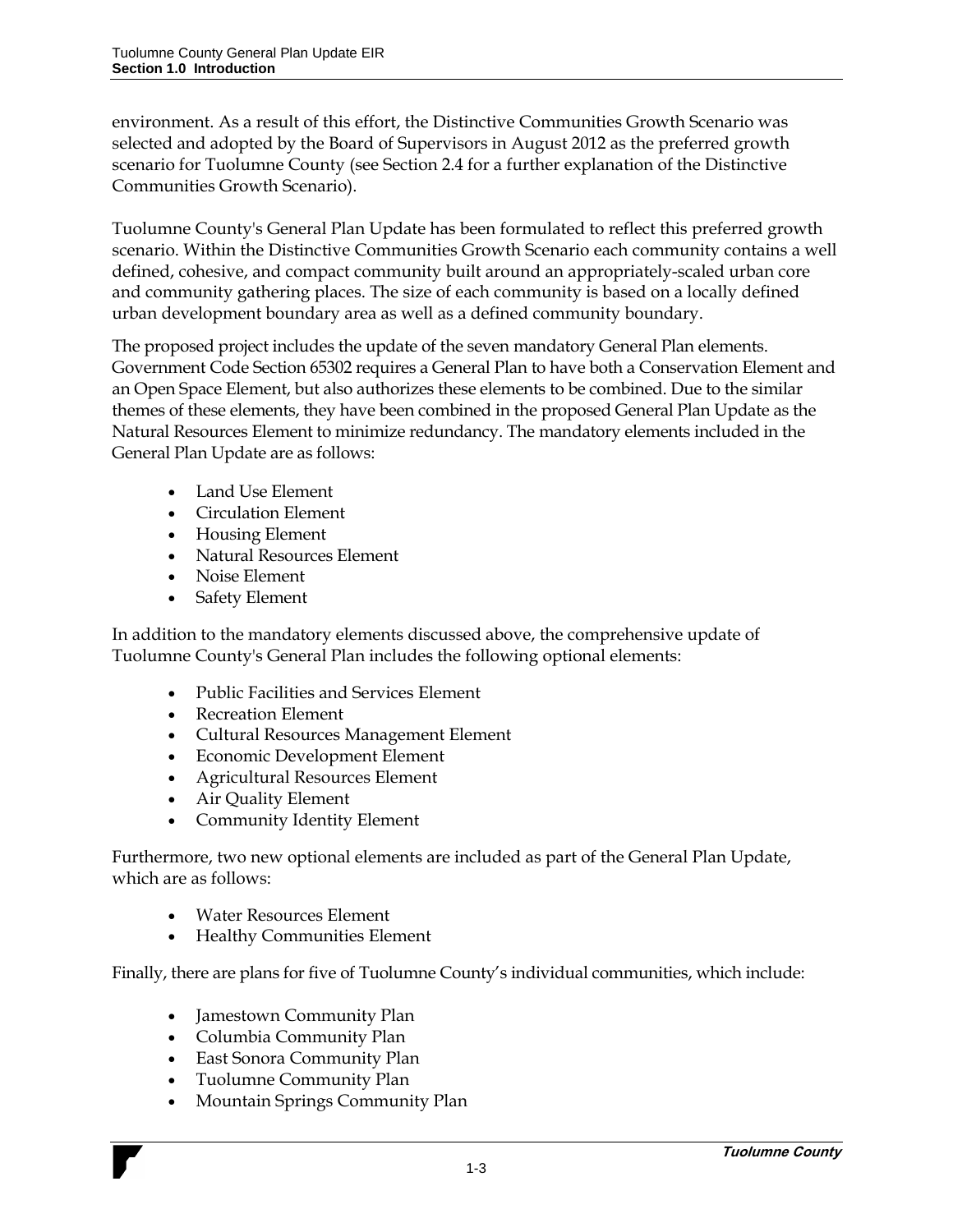The key features of each Element of the General Plan Update are further summarized in Section 2.0, *Project Description*.

Public participation is a necessary element to a comprehensive general plan update, and public involvement meetings were held throughout the General Plan Update process. The Board of Supervisors Planning Committee (BOSPC) has been designated by the Board of Supervisors to serve as the steering committee for the General Plan Update project. The BOSPC conducted 10 meetings, all of which were open to the public. In February 2015, County Staff held two public workshops (scoping meetings), one in Sonora with the Board of Supervisors and another in Groveland. At the workshops, the various elements of the General Plan were presented and the Board had an opportunity to discuss the various elements and provide direction to staff for any additional amendments. In addition, the public was invited to provide initial comments on the General Plan update and the Tuolumne County Planning Commission conducted a workshop on April 15, 2015 where the public was also invited to provide comments on the General Plan update. In addition, property owners on those properties with proposed land use designation changes were notified by County Staff by written notice and Staff was available to discuss questions and clarifications regarding proposed land use changes with individual property owners. As part of the written notice, Staff informed property owners how to utilize the General Plan Update website, including a tool that enables property owners to view an interactive map that shows the proposed changes to the land use diagrams, including individual property, as well as the proposed text changes to the General Plan Elements.

## **1.3 LEGAL AUTHORITY**

This EIR has been prepared in accordance with the California Environmental Quality Act (CEQA), the *State CEQA Guidelines*, and the County's Rules for the Implementation of CEQA. In accordance with Section 15121 (a) of the *State CEQA Guidelines* (California Code of Regulations, Title 14, Division 6, Chapter 3), the purpose of an EIR is to:

*Inform public agency decision-makers and the public generally of the significant environmental effects of a project, identify possible ways to minimize the significant effects, and describe reasonable alternatives to the project.*

This EIR fulfills the requirements for a Program EIR. Although the legally required contents of a Program EIR are the same as those of a Project EIR, Program EIRs are typically more conceptual and may contain a more general discussion of impacts, alternatives, and mitigation measures than a Project EIR. As provided in Section 15168 of the *CEQA Guidelines*, a Program EIR may be prepared on a series of actions that may be characterized as one large project. Use of a Program EIR provides the County (as Lead Agency) with the opportunity to consider broad policy alternatives and program-wide mitigation measures and provides the County with greater flexibility to address environmental issues and/or cumulative impacts on a comprehensive basis. Agencies generally prepare Program EIRs for programs or a series of related actions that are linked geographically, are logical parts of a chain of contemplated events, rules, regulations, or plans that govern the conduct of a continuing program, or are individual activities carried out under the same authority and having generally similar environmental effects that can be mitigated in similar ways. By its nature, a Program EIR considers the "macro" effects associated with implementing a program (such as a General Plan) and does not, and is not intended to, examine the specific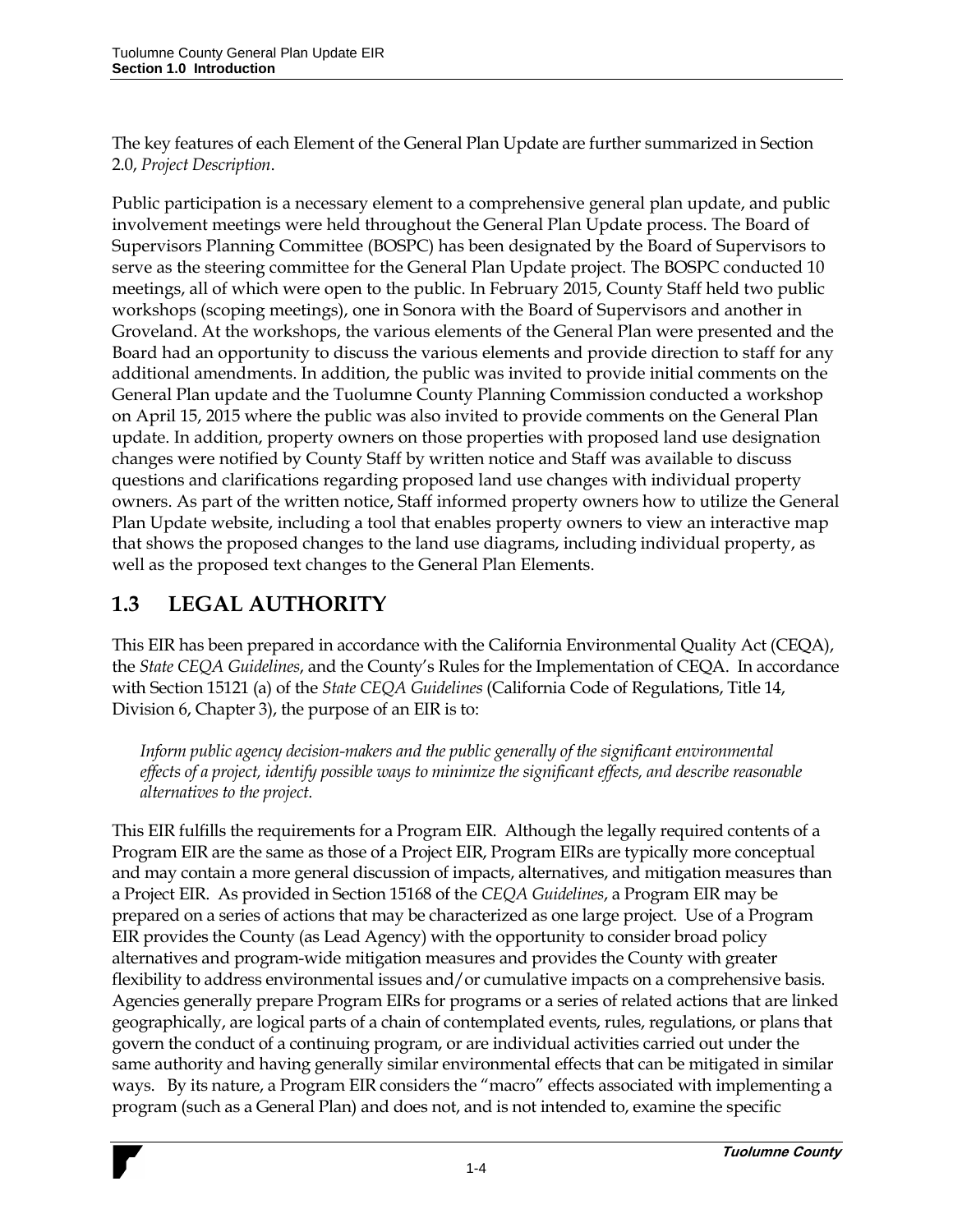environmental effects associated with individual projects that may be implemented pursuant to the General Plan.

Once a Program EIR has been prepared, subsequent activities within the program must be evaluated to determine what, if any, additional CEQA documentation needs to be prepared. If the Program EIR addresses the program's effects as specifically and comprehensively as possible, many subsequent activities could be found to be within the Program EIR scope and additional environmental documents may not be required (*CEQA Guidelines* Section 15168(c)). When a Program EIR is relied on for a subsequent activity, the Lead Agency must incorporate feasible mitigation measures and alternatives developed in the Program EIR into the subsequent activities (*CEQA Guidelines* Section 15168(c)(3)). If a subsequent activity would have effects not within the scope of the Program EIR, the Lead Agency must prepare a new Initial Study leading to a Negative Declaration, Mitigated Negative Declaration, or a project level EIR. In this case, the Program EIR still serves a valuable purpose as the first-tier environmental analysis. The *CEQA Guidelines* (Section 15168(h)) encourage the use of Program EIRs, citing five advantages:

- *1. Provision of a more exhaustive consideration of impacts and alternatives than would be practical in an individual EIR*
- *2. Focus on cumulative impacts that might be slighted in a case-by-case analysis*
- *3. Avoidance of continual reconsideration of recurring policy issues*
- *4. Consideration of broad policy alternatives and programmatic mitigation measures at an early stage when the agency has greater flexibility to deal with them*
- *5. Reduction of paperwork by encouraging the reuse of data (through tiering)*

It should be noted that as a program level environmental document, the General Plan EIR uses appropriately programmatic thresholds as compared to the project-level thresholds that might be used for an EIR on a specific development project. It should not be assumed that impacts determined not to be significant at a program level would not be significant at a project level. In other words, determination that implementation of the General Plan Update as a "program" would not have a significant environmental effect does not necessarily mean that an individual project would not have significant effects based on project-level CEQA thresholds, even if the project is consistent with the General Plan. Conversely, it may be possible for certain impacts identified as significant at the program level to be less than significant for certain individual projects, depending on the nature of the project.

#### **1.4 SCOPE AND CONTENT OF THE EIR**

In accordance with the *CEQA Guidelines*, a Notice of Preparation (NOP) of a Draft EIR was circulated to the public on August 12, 2015. The NOP, included in Appendix A, indicated that the following issues would be further evaluated in the Draft EIR. These include:

- 
- *Agricultural and Forestry Resources Noise*
- 
- *Biological Resources Public Services*
- Cultural Resources **•** *Recreation*
- 
- *Hazards & Hazardous Materials Utilities/Service Systems*
- *Aesthetics Land Use/Planning*
	-
- Air Quality *Population/Housing* 
	-
	-
- *Geology/Soils Transportation and Circulation*
	-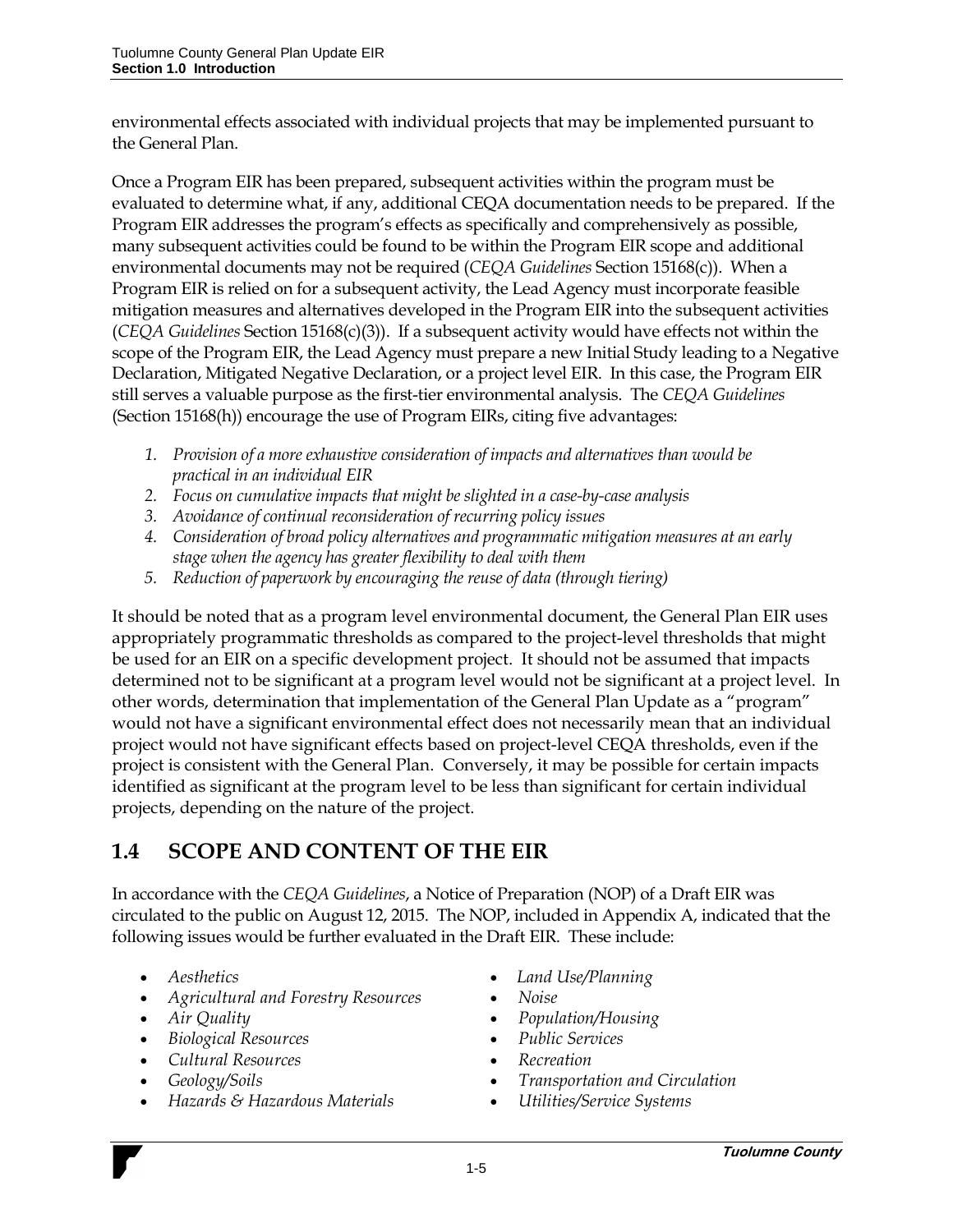*Hydrology/Water Quality*

The County received 12 written responses to the NOP. The responses, included in Appendix A, are addressed as appropriate in the analysis contained in the various subsections of Section 4.0, *Environmental Impact Analysis*. The County also held two EIR scoping meetings in February 2015, one in Sonora with the Board of Supervisors and another in Groveland. Input from those meetings is also reflected in the EIR analysis.

#### **1.5 LEAD, RESPONSIBLE, AND TRUSTEE AGENCIES**

The County of Tuolumne is the Lead Agency under CEQA for this EIR because it has discretionary authority to determine whether or how to approve the General Plan Update that includes each of the General Plan Elements, as well as the five Community Plans.

"Responsible Agencies," are other agencies that are responsible for carrying out or implementing a specific component of the General Plan or for approving a project (such as an annexation) that implements the goals and policies of the General Plan. Section 15381 of the *State CEQA Guidelines* defines a "responsible agency" as:

*A public agency which proposes to carry out or approve a project, for which a Lead Agency is preparing or has prepared an EIR or Negative Declaration. For purposes of CEQA, responsible agencies include all public agencies other than the lead agency that have discretionary approval authority over the project.* 

The following two agencies may be responsible agencies, particularly for upgrades to State Highways and for potential annexations to cities and special districts within the County.

- *The California Department of Transportation (Caltrans) has responsibility for approving future improvements to the state highway system, including State Highways 49, 132 and 120, and State Route 108.*
- *The Local Agency Formation Commission (LAFCo) of Tuolumne County has responsibility for approving any annexations to the County that might occur over the life of the General Plan.*

Trustee agencies have jurisdiction over certain resources held in trust for the people of California but do not have a legal authority over approving or carrying out the project. CEQA Guidelines Section 15386 designates only four agencies as potential Trustee Agencies for projects subject to CEQA: The California Department of Fish and Wildlife (CDFW) with regards to fish and wildlife, native plants designated as rare or endangered, game refuges, and ecological reserves; the California State Lands Commission, with regard to state-owned "sovereign" lands, such as the beds of navigable waters and state school lands; the California Department of Parks and Recreation, with regard to units of the state park system; and, the University of California, with regard to sites within the Natural Land and Water Reserves System. The CDFW is a trustee agency for the General Plan Update EIR due to the potential impacts to biological resources and California State Lands Commission if development were to occur on school lands or any beds of navigable waters such as the Tuolumne River or Stanislaus River.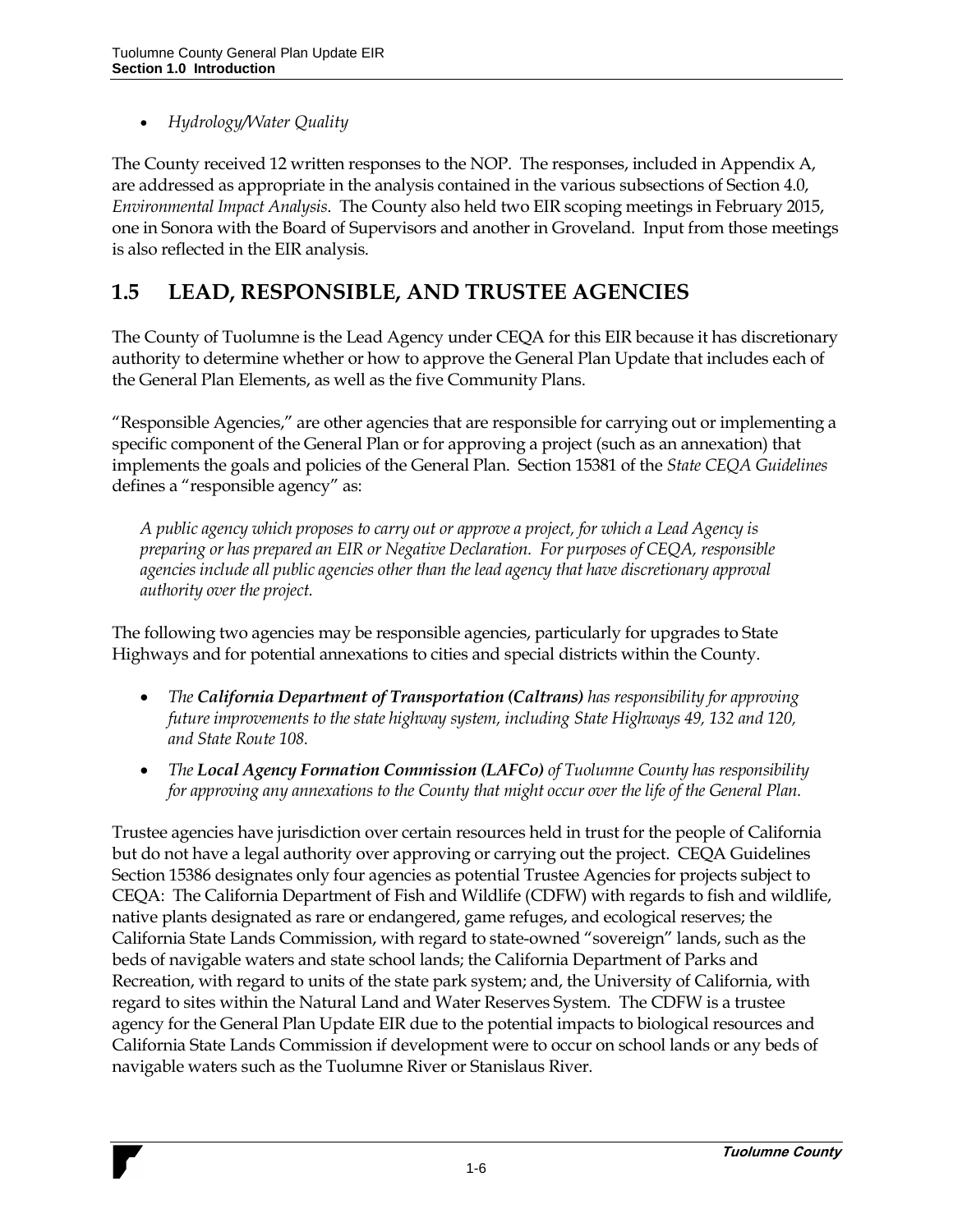#### **1.6 INTENDED USES OF THE EIR**

This EIR is as an informational document for use in the County's review and consideration of the General Plan Update. It is to be used to facilitate creation of a General Plan that incorporates environmental considerations and planning principles into a cohesive policy document. The General Plan will guide subsequent actions taken by the County in its review of new development projects and its establishment of new and/or revised countywide programs.

This EIR discloses the possible environmental consequences associated with the General Plan Update that includes all fifteen proposed Elements, as well as the five Community Plans. The information and analysis in this EIR will be used by the Tuolumne County Planning Commission and Board of Supervisors, responsible and trustee agencies, and the general public.

The purpose of this EIR is to:

- *Provide information about the General Plan Update for consideration by the County Planning Commission and Board of Supervisors in its selection of an alternative or a combination of various elements from each alternative for approval;*
- *Review and evaluate the potentially significant environmental impacts that could occur as a result of the growth and development envisioned in the General Plan Update and different growth scenarios;*
- *Identify feasible mitigation measures that may be incorporated into the project in order to reduce or eliminate potentially significant effects;*
- Disclose any potential growth-inducing and/or cumulative impacts associated with the General *Plan; and*
- *Examine a reasonable range of alternative growth scenarios that could feasibly attain the basic "project" objectives, while eliminating and/or reducing some or all of the potentially significant adverse environmental effects.*

#### **1.7 EIR PROCESS**

The environmental review process, as required under CEQA, is summarized below.

- **1. Notice of Preparation (NOP).** After deciding that an EIR is required, the lead agency must file an NOP soliciting input on the EIR scope to the State Clearinghouse, other concerned agencies, and parties previously requesting notice in writing (*CEQA Guidelines* Section 15082; Public Resources Code Section 21092.2). The NOP must be posted in the County Clerk's office for 30 days.
- **2. Draft EIR.** The Draft EIR must contain: a) table of contents or index; b) summary; c) project description; d) environmental setting; e) discussion of significant impacts (direct, indirect, cumulative, growth-inducing and unavoidable impacts); f) a discussion of alternatives; g) mitigation measures; and h) discussion of irreversible changes.
- **3. Notice of Completion.** Upon completion of a Draft EIR, the lead agency must file a Notice of Completion with the State Clearinghouse and prepare a Public Notice of